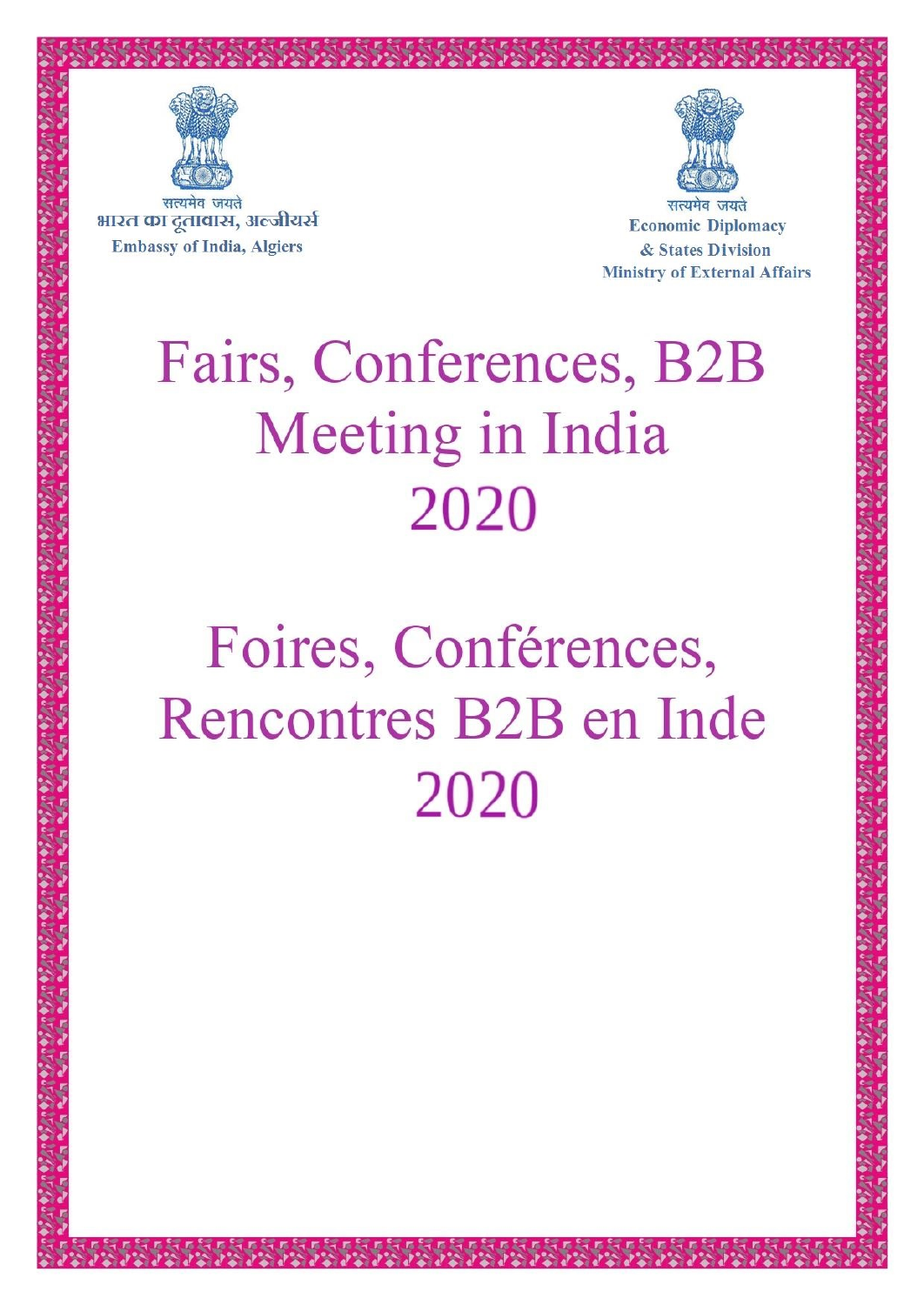### **Fairs, Conferences, B2B Meetings in India 2020**

### **Foires, Conférences, Rencontres B2B en Inde 2020**



**3rd Edition of Indus Food 2020, India Exposition Mart, Greater Noida, January 8-9, 2020** 

Organized annually, IndusFood is India's official Export-Focused F&B Trade Fair showcasing India's best line-up of Food & Agriculture products to international buyers.

Organisé chaque année, IndusFood est le salon officiel du commerce équitable de l'Inde axé sur l'exportation, qui présente la meilleure gamme de produits agroalimentaires de l'Inde aux acheteurs internationaux.

Contact : +91 (11) 40727272 Email : [info@tpci.in,](mailto:info@tpci.in) Website :<https://www.tpci.in/eventdefault/indus-food-3/>

#### \*\*\*\*\*\*\*\*\*\*\*\*\*\*\*\*\*\*



'Globe-Tech Medical Expo Pune - 2020 is the only trade exhibition in Pune for Medical, Hospital & Surgical Equipment. It aims to bring Hospital Equipment Manufacturers & Doctors, Hospital Owners, Trade Suppliers etc.under one roof to meet their needs.'

«Globe-Tech Medical Expo Pune - 2020 est le seul salon professionnel à Pune consacré aux équipements médicaux, hospitaliers et chirurgicaux. Son objectif est de réunir les fabricants et d'équipement hospitalier, les médecins, les propriétaires d'hôpitaux, les fournisseurs, etc., sous un même toit pour répondre à leurs besoins. '

Contact : Tel : +91 7276582429, +91 9823012162, Email: [info@medical-expo.co.in](mailto:info@medical-expo.co.in) , Website :  [www.medical-expo.co.in](http://www.medical-expo.co.in/)

\*\*\*\*\*\*\*\*\*\*\*\*\*\*\*\*\*\*\*\*



**11th Plastivision India 2020 - International Plastics Exhibition & Conference Mumbai January 16-20, 2020**

Plastivision India is recognised as one of the largest plastics trade exhibition in India. This show is designed to help exhibitors and visitors to discover the potential markets. Plastivision India will focus on various industrial sectors like printing, packaging, moulding machine manufacturing etc. Plastivision India celebrates more than 25 years of successfully bringing together the domestic and international plastics industry. The event is endorsed and supported by Government of India, ministry of Chemicals and Fertilizers, Department of Chemicals and Fertilizers. It is expected that more than 1500 exhibitors and over 125000 business visitors from more than 45 countries would be participating in the mega event.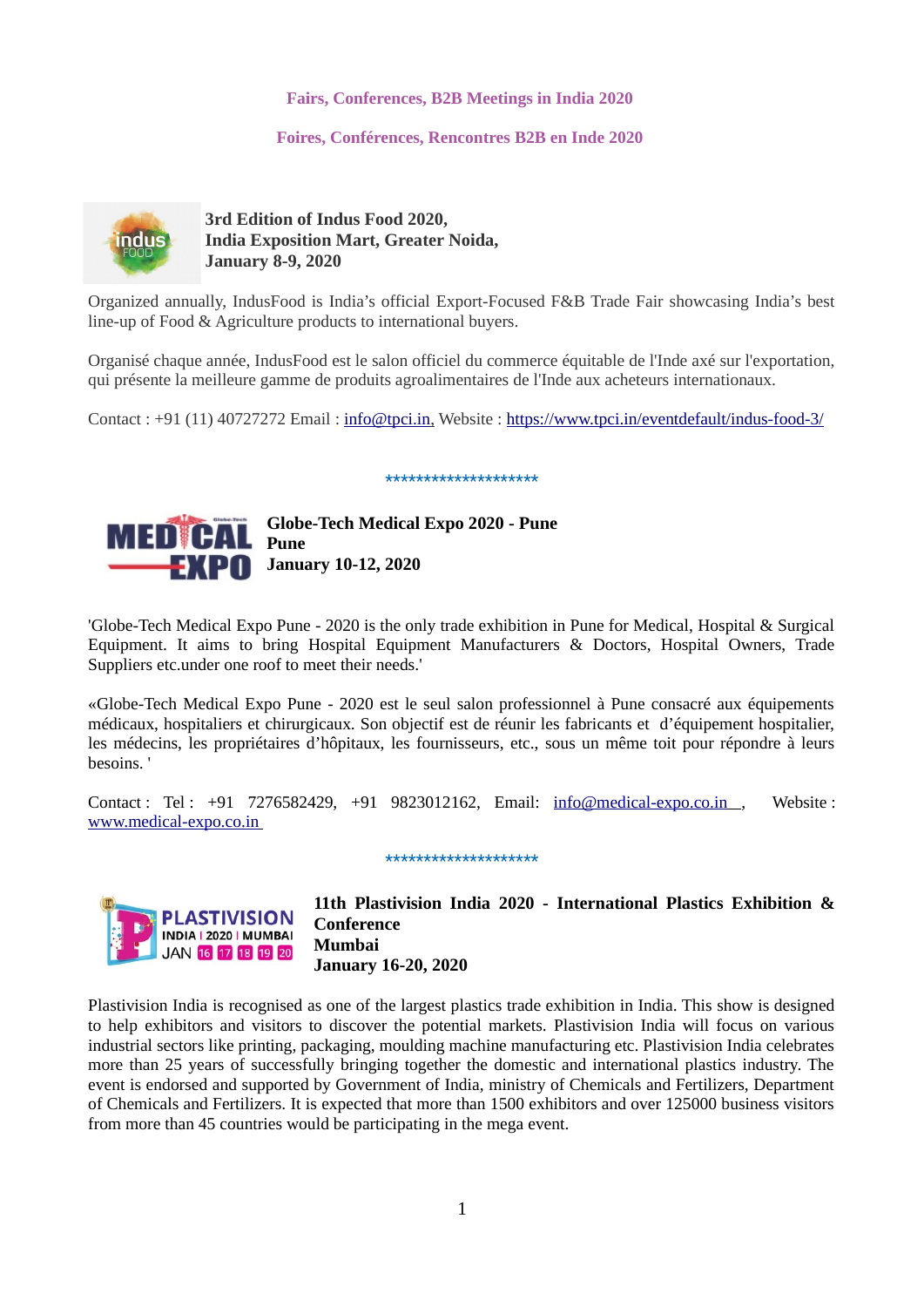Plastivision India est reconnue comme l'un des plus grands salons professionnels du plastique en Inde. Ce salon est conçu pour aider les exposants et les visiteurs à découvrir les marchés potentiels. Plastivision India se concentrera sur divers secteurs industriels tels que l'imprimerie, l'emballage, la fabrication de machines de moulage, etc. Plastivision India célèbre plus de 25 ans de succès dans le rapprochement de l'industrie des plastiques nationale et internationale. Cet événement est soutenu par le Gouvernement de l'Inde, le Ministère des Produits Chimiques et des Engrais du Département des Produits Chimiques et des Engrais du Gouvernement Indien événement. Plus de 1500 exposants et plus de 125 000 visiteurs d'affaires de plus de 45 pays participeront à cet événement majeur.

Contact : Tel. +91 22 6777 8846 / 48, Mobile : +91 99303 55494 Email sanjeevani@plastivision.org, Website: <https://www.plastivision.org/>

#### \*\*\*\*\*\*\*\*\*\*\*\*\*\*\*\*\*\*\*\*



 **Automotive Testing Expo 2020 Chennai(Madras) January 22-24, 2020**

Automotive Testing Expo India 2020 is the Southern India's largest full vehicle and component testing and validation technologies and services show. The show will focus on test simulation, Engine and emissions analysis, Vibration testing, Acoustic testing, Environmental testing, Mechanical testing, Data acquisition, Materials testing, Non-destructive testing (NDT), EMC analysis, On-board diagnostics, Wind tunnel technology, etc.

Automotive Testing Expo India 2020 est la plus grande exposition de technologies et de services complets de tests et de validation de véhicules et de composants. Le salon se concentrera sur la simulation d'essais, l'analyse des moteurs et des émissions, les essais de vibrations, les essais acoustiques, les essais environnementaux, les essais mécaniques, l'acquisition de données, les essais de matériaux, les essais non destructifs, l'analyse CEM, le diagnostic embarqué, la technologie de soufflerie , etc.

Website :<https://www.testing-expo.com/india/en/>

\*\*\*\*\*\*\*\*\*\*\*\*\*\*\*\*\*\*\*



**IMTEX FORMING 2020 Bangalore January 23-28, 2020**

Indian Machine Tool Manufacturers' Association (IMTMA) will organize its flagship IMTEX FORMING 2020 at the Bangalore International Exhibition Centre (BIEC) from 23 to 28 January 2020 in Bengaluru.

IMTEX FORMING 2020 will be a significant exhibition for South East Asia with the presence of leading national and international manufacturing firms from the metal forming sector. IMTEX FORMING is expected to be a greatly expanded fair which would feature all aspects of forming technologies, predominantly sheet metal forming. This exclusive business-to-business event will attract Indian and foreign exhibitors who would offer a range of technologically innovative manufacturing and engineering products and applications.

L'Association Indienne des fabricants de machines-outils (IMTMA) organisera son événement phare, IMTEX FORMING 2020, au Centre des Expositions International de Bangalore (BIEC) du 23 au 28 janvier 2020 à Bangalore.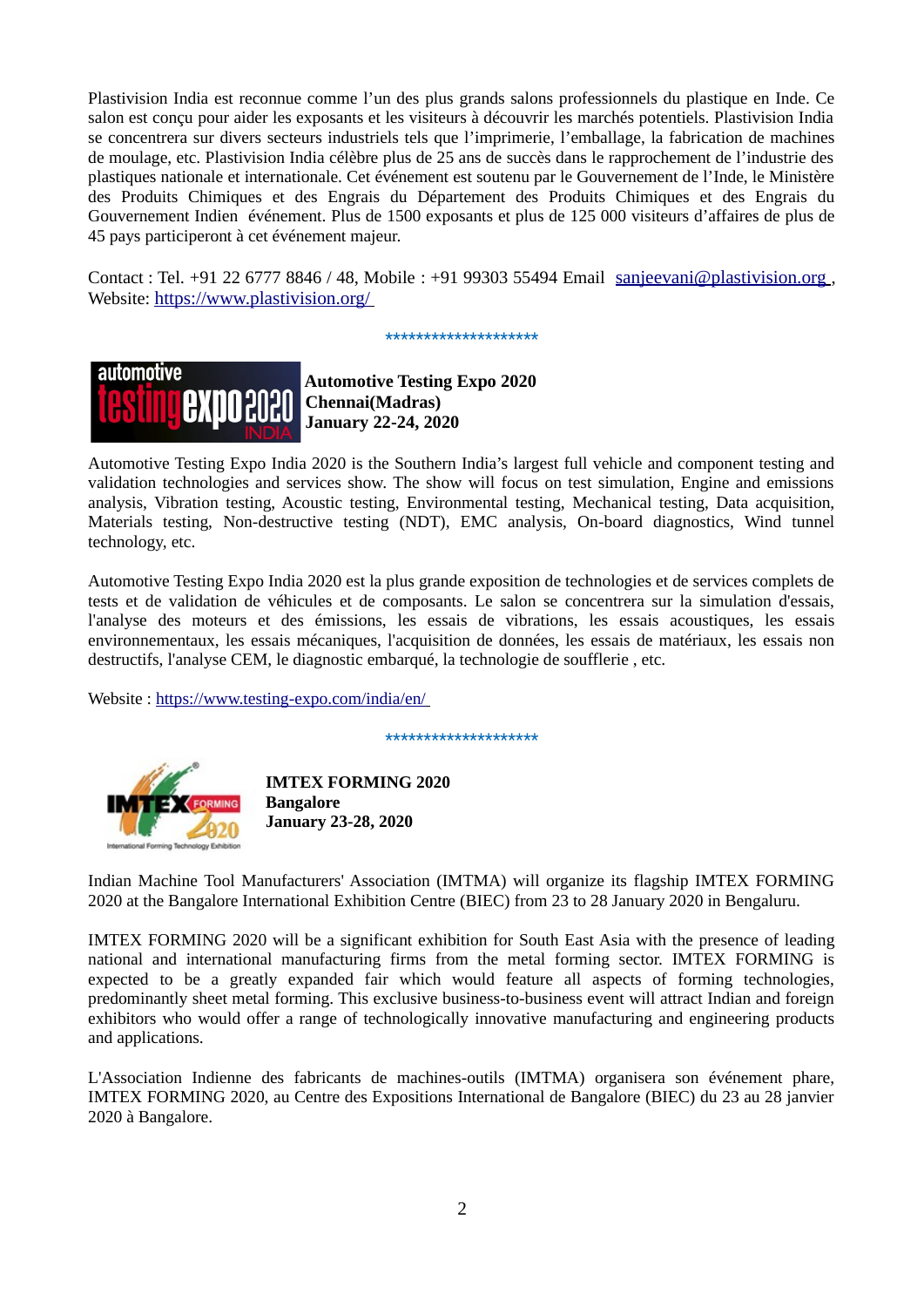IMTEX FORMING 2020 sera une exposition importante pour l'Asie du Sud-Est avec la présence de grandes entreprises de fabrication, nationales et internationales du secteur du formage des métaux. IMTEX FORMING sera une foire très étendue, qui couvrira tous les aspects des technologies de formage, principalement le formage de tôle. Cet événement exclusif business-to-business attirera des exposants Indiens et étrangers qui proposeront une gamme de produits et d'applications technologiquement innovants en matière de fabrication et d'ingénierie.

Contact : Indian Machine Tool Manufacturers' Association, Tel : +91 - 80 - 6624 6600, Email :  [imtma@imtma.in](mailto:imtma@imtma.in) , Website:<https://www.imtex.in/>

#### \*\*\*\*\*\*\*\*\*\*\*\*\*\*\*\*\*\*\*



**Tooltech 2020 Bangalore January 23-28, 2020**

Tooltech is one of the largest exhibitions for cutting tools, tooling systems, machine tool accessories, metrology and CAD/CAM in South East Asia. It showcases the exhaustive range of innovations and technological refinements in the complete product segment of the tooling technology. It is an ultimate platform for the manufacturing sector to forge strategic alliances, enter into new partnerships, exchange technology know-how and develop vendor bases. Tooltech attracts a large domestic and international participation and is held alongside the trade fair IMTEX for metal-cutting technology.

Tooltech is one of the largest exhibitions for cutting tools, tooling systems, machine tool accessories, metrology and CAD / CAM in South East Asia. It showcases the exhaustive range of innovations and refinements in the complete product segment of the tooling technology. It is an ultimate platform for the manufacturing sector to forge strategic alliances, enter into new partnerships, exchange technology knowhow and develop vendor bases. Tooltech attracts IMTEX for large-scale domestic and international participation and fair trade for metal-cutting technology.

Website:<https://www.imtex.in/index.php>

#### \*\*\*\*\*\*\*\*\*\*\*\*\*\*\*\*\*\*\*\*



**ET ACETECH - Economic Times ACETECH HYDERABAD 2020 Hyderabad January 24-26, 2020**

The Economic Times ACETECH is a leading trade fair in Asia for architecture, building materials, innovation and design and only third-of-its-kind in the world. This unique forum offers opportunities to not just exhibit but also to create a long-lasting impression on the decision makers of the architecture, building materials, innovation and design industries. The scale of the exhibition has been phenomenal and is growing exponentially. Each year, ET ACETECH witnesses the finest national and international brands, eminent architects, real estate developers, hoteliers, equity investors, builders, engineers and designers from India and the world.

The Economic Times ACETECH est l'un des salons professionnels les plus importants en Asie, consacré à l'architecture, aux matériaux de construction, à l'innovation et au design, et le troisième du genre au monde. Ce forum unique offre des opportunités non seulement pour exposer mais aussi pour créer une impression durable sur les décideurs des secteurs de l'architecture, des matériaux de construction, de l'innovation et du design. L'ampleur de l'exposition a été phénoménale et connaît une croissance exponentielle. Chaque année, ET ACETECH reçoit les plus grandes marques nationales et internationales, des architectes renommés, des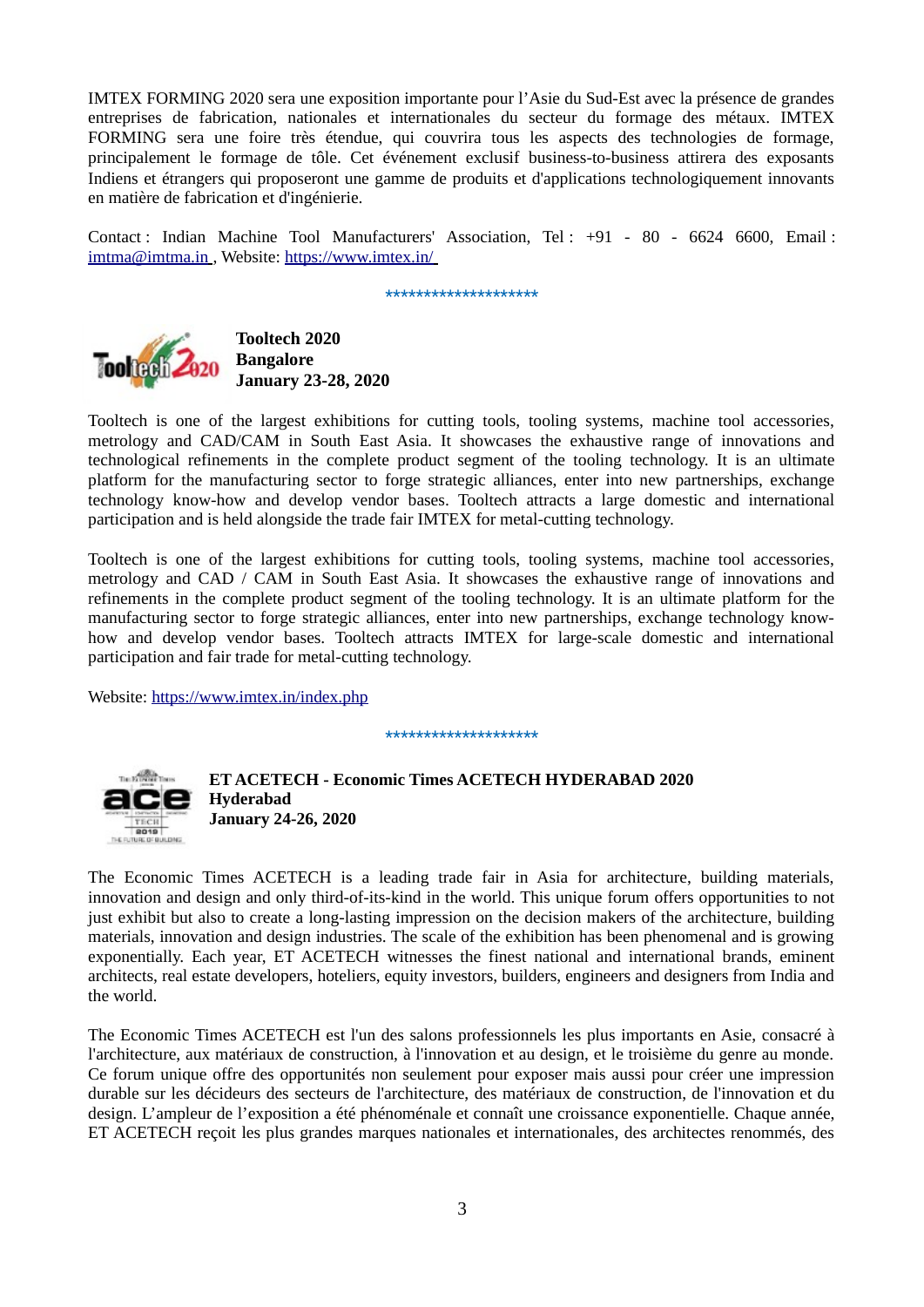promoteurs immobiliers, hôteliers, investisseurs en actions, constructeurs, ingénieurs et concepteurs Indiens et du monde entier.

\*\*\*\*\*\*\*\*\*\*\*\*\*\*\*\*\*\*\*\*

Contact : Tel: +91 22 4286 3900, Email: [sales@etacetech.com,](mailto:sales@etacetech.com) Website:<https://www.etacetech.com/>

**India International Leather Fair, Chennai, February. 1-3, 2020**

India International Leather Fair would be an event that would showcase all the latest fashion, techniques and designs from this industry. International Shoe Expo would be another event that would be held side by side to this fair. All kinds of items made of leather would be exhibited in this event and new opportunities in the market would be created.

India International Leather Fair sera un événement qui présentera toutes les dernières tendances en matière de mode, de techniques et de designs de cette industrie. L'Exposition internationale de la chaussure sera un autre événement organisé parallèlement à ce salon. Toutes sortes d'objets en cuir seront exposés lors de cet événement et de nouvelles opportunités sur le marché seront créées.

Contact: Mrs. Hema Maity General Manager Tel.: 91-11-23371819 E-mail: [hemamaity@itpo.gov.in](mailto:hemamaity@itpo.gov.in) Mr. V. Narayanan, Deputy General Manager, R.O, Chennai Tel.: 91-44-28554655/28587297 E-mail: itpochn@md4.vsnl.net.in, Website: <http://indiatradefair.com/iilf/>

\*\*\*\*\*\*\*\*\*\*\*\*\*\*\*\*\*\*\*\*



MAHATech is an exclusive B2B industrial exhibition, focusing on the vast industrial products required by the manufacturing industry. MAHATech aims to provide a business platform to industry at large, in particular the SME segment. MAHATech will offer an ideal platform for you to explore the business potential of Maharashtra and Gujarat. Products concerned are :

-Process Industry Equipments

-Pharma & Chemical Industry Equipments

- Engineering Machinery & Machine Tools
- Electrical, Electronics, Instrumentation & Automation
- Technical Consultancy, Banking & Financial Services

MAHATech est une exposition industrielle B2B exclusive, axée sur les vastes produits industriels requis par le secteur manufacturier. MAHATech a pour objectif de fournir une plate-forme commerciale à l'industrie dans son ensemble, en particulier au segment des PME. MAHATech vous offrira une plateforme idéale pour explorer le potentiel commercial du Maharashtra et du Gujarat. Les produits concernés sont:

- Équipements de l'industrie de transformation
- Équipements pour l'industrie pharmaceutique et chimique
- Machines d'ingénierie et machines-outils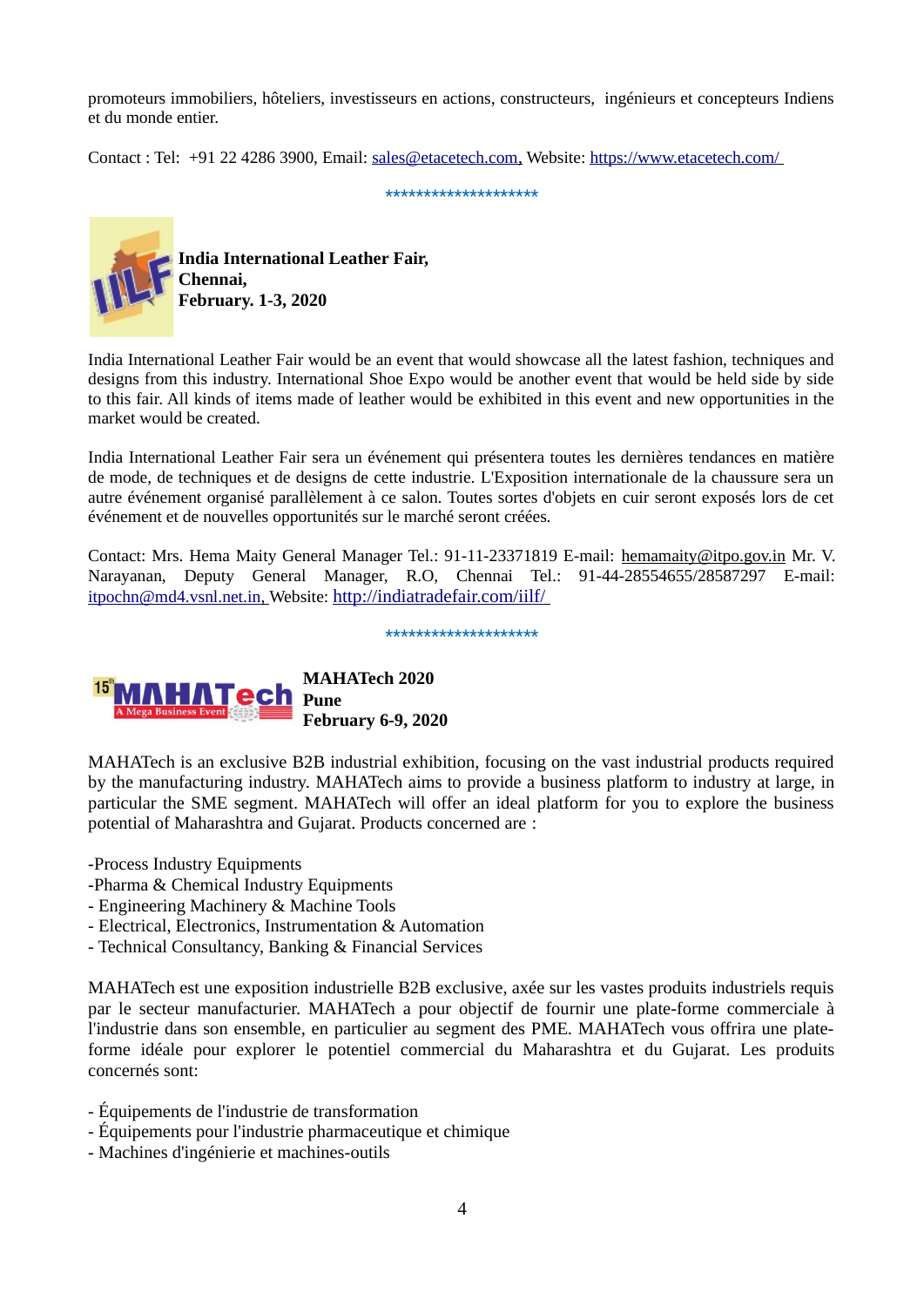- Électricité, Électronique, Instrumentation & Automatisation

- Consultance technique, services bancaires et financiers

Contact : Tel: +91 22 2583 8207, Email: [info@maha-tech.com](mailto:info@maha-tech.com) , Website:<https://maha-tech.com/>

\*\*\*\*\*\*\*\*\*\*\*\*\*\*\*\*\*\*\*\*



**AUTO EXPO 2020 - Components New Delhi February 6-9, 2020**

Auto Expo - Components is the premium platform for India's auto components industry, driving innovation and futuristic technologies, engaging suppliers and component makers to design and develop new components and systems to create the new age vehicles. The products which will be displayed are auto Components, Accessories, Alternative Fuel Technologies, etc, Die & Mould, Engine & Engine Components, Garage Equipment, Hand & Mechanical Tools.

Auto Expo - Components est la plate-forme haut de gamme du secteur Indien des composants automobiles. Elle incite les fournisseurs et les fabricants de composants à concevoir et développer de nouveaux composants et systèmes afin de créer les véhicules du nouvel âge. Les produits qui seront exposés sont les composants auto, accessoires, technologies de carburants de remplacement, etc., matrice & moule, moteur et composants de moteur, équipement de garage, outils manuels et mécaniques.

\*\*\*\*\*\*\*\*\*\*\*\*\*\*\*\*\*\*\*\*

Website [: http://www.autoexpo.in/](http://www.autoexpo.in/)



**SVUM 2020 International Trade Show Rajkot February 11-13, 2020**

The Federation of Trade and Industry Saurashtra is organizing the 7th Edition SVUM 2020 International Trade Show at Rajkot Gujarat, India from 11th to 13th February 2020, the focused sectors will be : agriculture, renewable energy, engineering, textile & readymade garments, healthcare sector,building materials, jewellery and life style, food processing, education, travels & tourism, house hold items, information technology, service sector.

La Fédération du Commerce et de l'Industrie, Saurashtra, organise du 7 au 13 février 2020, à Rajkot Gujarat, en Inde, la 7e édition du Salon SVUM 2020, dans les secteurs ciblés: l'agriculture, les énergie renouvelable, l'Ingénierie, le textile et le prêt a porter, le secteur de la santé, les matériaux de construction, bijoux et style de vie, traitement de l'alimentation, éducation, voyages et tourisme, éléments de maison, informatique, secteur des services.

Contact : Tel : +91 9426254611, Email:- [president.svum@gmail.com](mailto:president.svum@gmail.com) , Website:<http://www.svumshow.com/>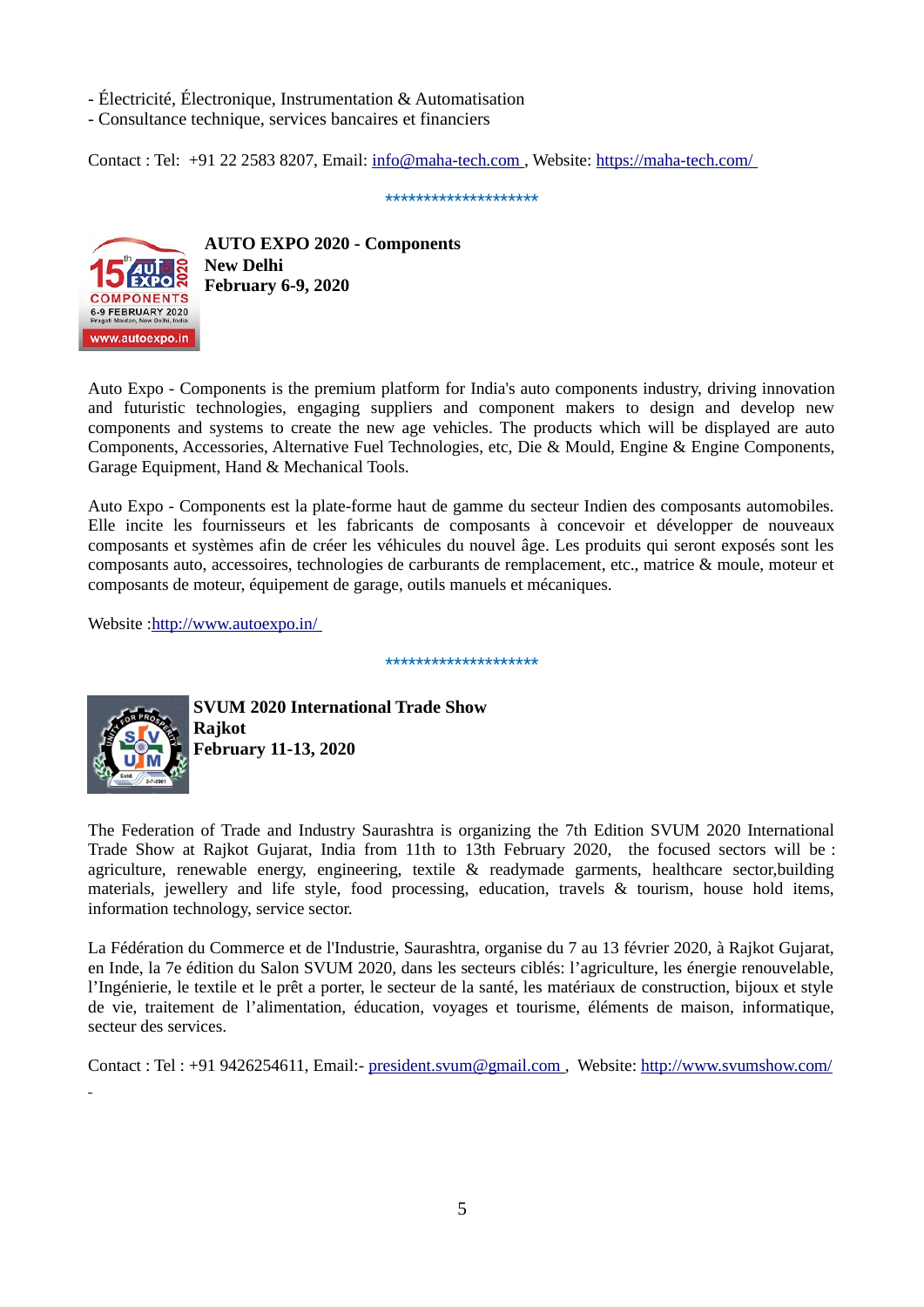

Renewable Energy Expo is the largest and premium International Renewable Energy Event of the year. This event will be bringing together businesses, sustainable energy industry trade associations, government agencies, and energy policy research organizations to showcase the status and potential of the cross-section of renewable energy (bio fuels/biomass, geothermal, solar, wind) and energy efficiency technologies, energy storage systems, electric vehicles.

Renewable Energy Expo est l'événement international le plus important et le plus prestigieux de l'année sur les énergies renouvelables. Cet événement réunira des entreprises, des associations professionnelles du secteur de l'énergie durable, des agences gouvernementales et des organismes de recherche sur les politiques énergétiques afin de présenter le statut et le potentiel des différentes énergies renouvelables (biocarburants / biomasse, géothermie, solaire, éolien), les technologies d'efficacité énergétique, systèmes de stockage d'énergie, véhicules électriques etc.

Contact : Mr. Pankaj Sharma, Email: [Pankaj.sharma@ubm.com](mailto:Pankaj.sharma@ubm.com) , Website: <https://www.renewableenergyindiaexpo.com/>

\*\*\*\*\*\*\*\*\*\*\*\*\*\*\*\*\*\*\*\*



 **Water Today's WATER EXPO Chennai(Madras) February 13-15, 2020**

Water Expo 2020, the Largest and Premium Annual Water Exhibition in India will focus on waste water treatment equipment, clean water supply to rural and urban areas , desalination, wastewater, zero liquid discharge, non revenue water, water transportation, water treatment , process control instrumentation , membrane separation , disinfection , biological equipment , sludge dewatering , drinking water , process water , rainwater harvesting , filtration systems, pumps & valves.

Water Expo 2020, le plus grand et le plus important salon annuel de l'eau en Inde, portera sur l'équipement de traitement des eaux usées, l'approvisionnement en eau potable des zones rurales et urbaines, le dessalement, les eaux usées, zéro rejet de liquide, l'eau non payée, le transport de l'eau, le traitement de l'eau, le contrôle des processus instrumentation, séparation des membranes, désinfection, équipement biologique, déshydratation des boues, eau potable, eau de process, récupération des eaux de pluie, systèmes de filtration, pompes et vannes.

Contact : Tel: +91 44 42916900, Email: [info@watertoday.org](mailto:info@watertoday.org) , Website:<https://waterexpo.biz/>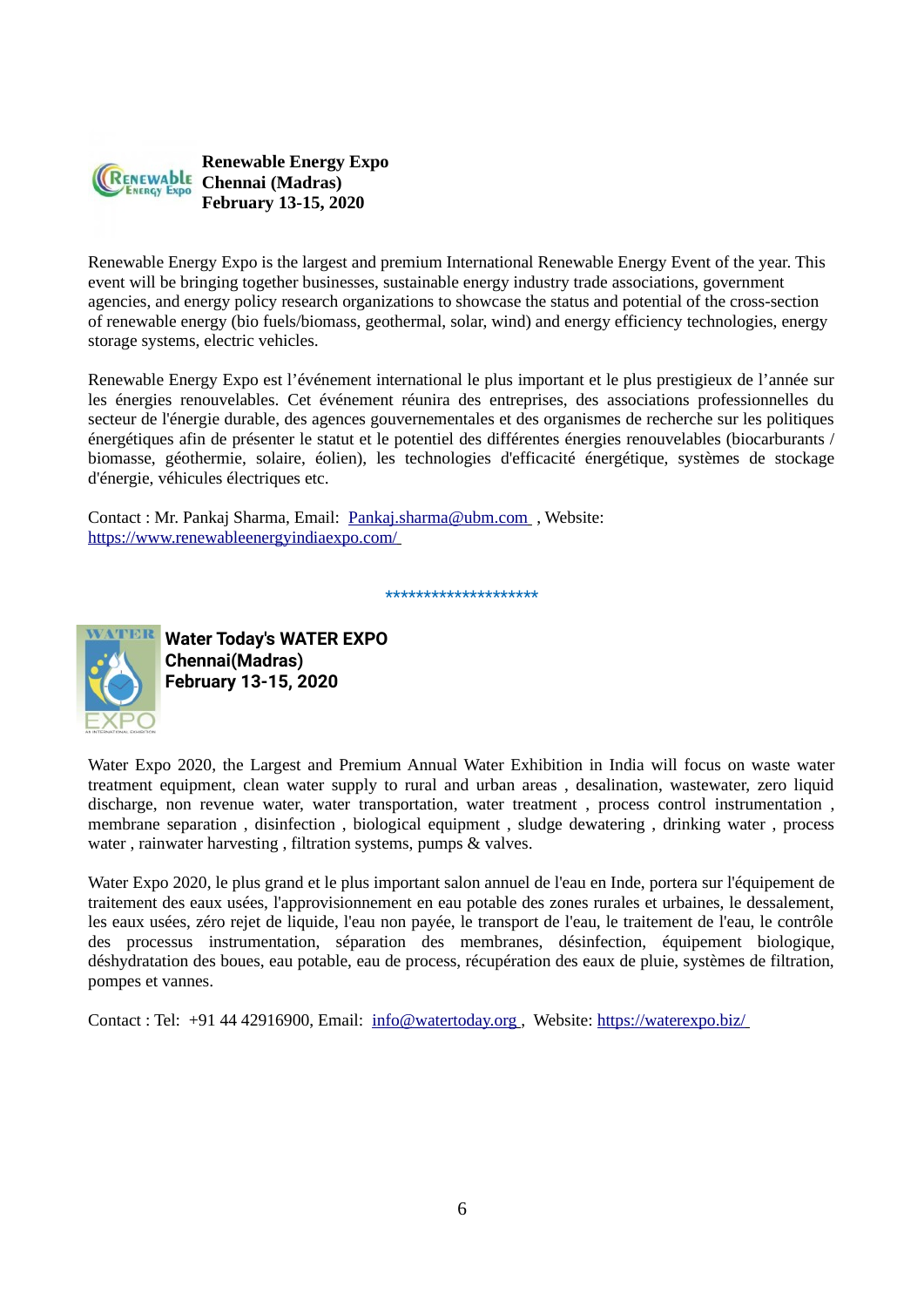

Physical Security, Cards & Payments, ATM Technology, Information Security, Reconciliation Systems, IT Infrastructure / Services / Solutions, Education & Training, Electronic Trading Systems, Energy Solutions.

Sécurité physique, cartes et paiements, technologie ATM, sécurité de l'information, systèmes de rapprochement, infrastructure / services / solutions informatiques, éducation et formation, systèmes de négociation électroniques, solutions énergétiques.

Contact : Tel.: +91-80-4250 5000, E-mail: [ibexsecretariat@pdatradefairs.com](mailto:ibexsecretariat@pdatradefairs.com), Website:  [www.pdatradefairs.com](http://www.pdatradefairs.com/) , <https://ibexindia.com/>

\*\*\*\*\*\*\*\*\*\*\*\*\*\*\*\*\*\*\*



**Convergence India and IoT Expo, 2020, (In association with M/s. Exhibition India), New Delhi, February 19-21, 2020**

This expo brings together the latest technology innovations and trends from the telecom & mobile industry, information technology & security, broadcast & digital media, as well as emerging technologies & enterprise solutions under one roof.

Cette exposition rassemblera sous un meme toit, les dernières technologies du monde des télécommunications et de la téléphonie mobile, des technologies de l'information et de la sécurité, de la diffusion et des médias numériques et des technologies et solutions émergentes.

Contact: Mrs. Hema Maity General Manager Tel.: 91-11-23371819 E-mail: [hemamaity@itpo.gov.in](mailto:hemamaity@itpo.gov.in), Website: <https://www.convergenceindia.org/>

\*\*\*\*\*\*\*\*\*\*\*\*\*\*\*\*\*\*\*



**MachAuto Expo 2020 Ludhiana February 21-24, 2020**

The 9th Edition of MachAuto Expo 2020 which is being organized at Ludhiana from 21st to 24th February 2020 at Glada Ground, Ludhiana, will focuse basically on Engineering Machinery, Machine Tools, Auto Parts, Hand Tools, CNC Machines and SPMs, Automation Technology, Sheet Metal Components, Auto Parts, Used Machinery, Ball Bearings, Engineering Machinery and Parts, Power Tools, Pneumatics and Hydraulic Products, Forgings, Fasteners Manufacturers, Welding & Cutting Equipments, Material Handling Equipments, Agro Engineering Products,Laser Plasma, Water Jets-Robotics,Lubricants / Adhesives / Pollution control Equipments, Sensors / Automatic Voltage Regulators / Encoders, etc.

La 9ème Edition de MachAuto Expo 2020, organisée à Ludhiana du 21 au 24 février 2020 à Glada Ground, Ludhiana, portera essentiellement sur les machines d'ingénierie, les machines-outils, les pièces automobiles,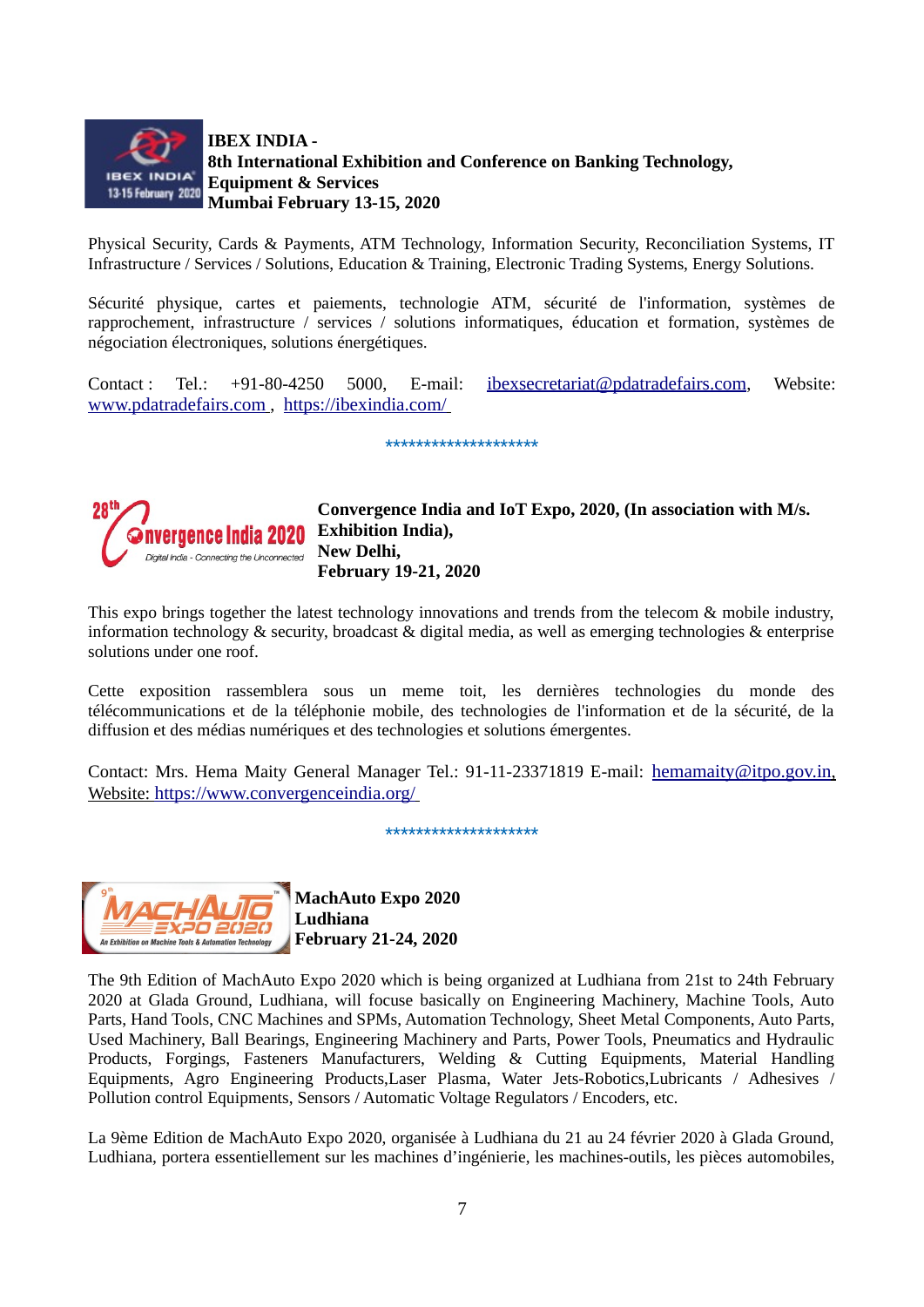les outils à main, les machines à commande numérique et les MPS, la technologie d'automation, Composants métalliques, pièces automobiles, machines usagées, roulements à billes, machines et pièces d'ingénierie, outils électriques, produits pneumatiques et hydrauliques, pièces forgées, fabricants de pièces de fixation, équipements de soudage et coupage, équipements de manutention, produits agro-industriels, laser plasma, lasers à eau, jets d'eau , Lubrifiants / Adhésifs / Équipements de contrôle de la pollution, Capteurs / Régulateurs de tension / Codeurs automatiques, etc.

Website : <https://www.machautoexpo.in/> <http://tradeshows.tradeindia.com/machautoexpo/>

#### \*\*\*\*\*\*\*\*\*\*\*\*\*\*\*\*\*\*\*\*



**India Wood - 11th International Trade Fair for Furniture Production Technologies, Woodworking Machinery, Tools, Fittings, Accessories, Raw Materials and Products Bangalore February 28-March 3, 2020**

INDIAWOOD is one of the world's leading exhibitions for the furniture manufacturing and the woodworking industry. It offers its audience a comprehensive overview of the prevailing technological innovations and the latest manufacturing trends in furniture manufacturing, woodworking technologies, tools, fittings, accessories and raw materials.

INDIAWOOD est l'un des salons les plus importants au monde pour la fabrication de meubles et l'industrie du bois. Il offre à son public un aperçu complet des innovations technologiques dominantes et des dernières tendances en matière de fabrication des meubles, les technologies du travail du bois, les outils, les raccords, les accessoires et les matières premières.

Website : <http://www.indiawood.com/home>

\*\*\*\*\*\*\*\*\*\*\*\*\*\*\*\*\*\*\*\*



**IndiaSoft 2020, Hyderabad, March 3-4, 2020**

The exclusive event will have over 200 Indian IT companies catering a host of solutions with value additions, three-dimensional growth in skills, technology, and expertise. Experience a world of innovations and explore the avenue of sourcing the best of IT products & solutions for the growth of your enterprise including Mobile Application Services, Cloud Computing, SAAS, Big Data Management, KPO, BPO, LPO, e-security, Banking, Finance, Insurance, Telecommunications, Media & Entertainment, Bio Informatics,Engineering Design, Travel, Hotel, Hospitality, Logistics, Transportation, Educational, Pharma, e-Governance, and much more under one roof.

L'événement exclusif réunira plus de 200 sociétés informatiques Indiennes proposant une multitude de solutions avec une valeur ajoutée, une croissance en trois dimensions des compétences, de la technologie et de l'expertise. Découvrez un monde d'innovations et explorez les possibilités de trouver le meilleur des produits et solutions informatiques pour la croissance de votre entreprise, notamment les services d'applications mobiles, l'informatique en nuage, le SAAS, la gestion de données volumineuses, KPO, BPO, LPO, sécurité électronique, services bancaires, etc. Finances, assurances, télécommunications, médias et divertissement, bio informatique, conception technique, voyages, hôtel, hôtellerie, logistique, transport, éducation, produits pharmaceutiques, gouvernance électronique et bien plus encore sous un même toit.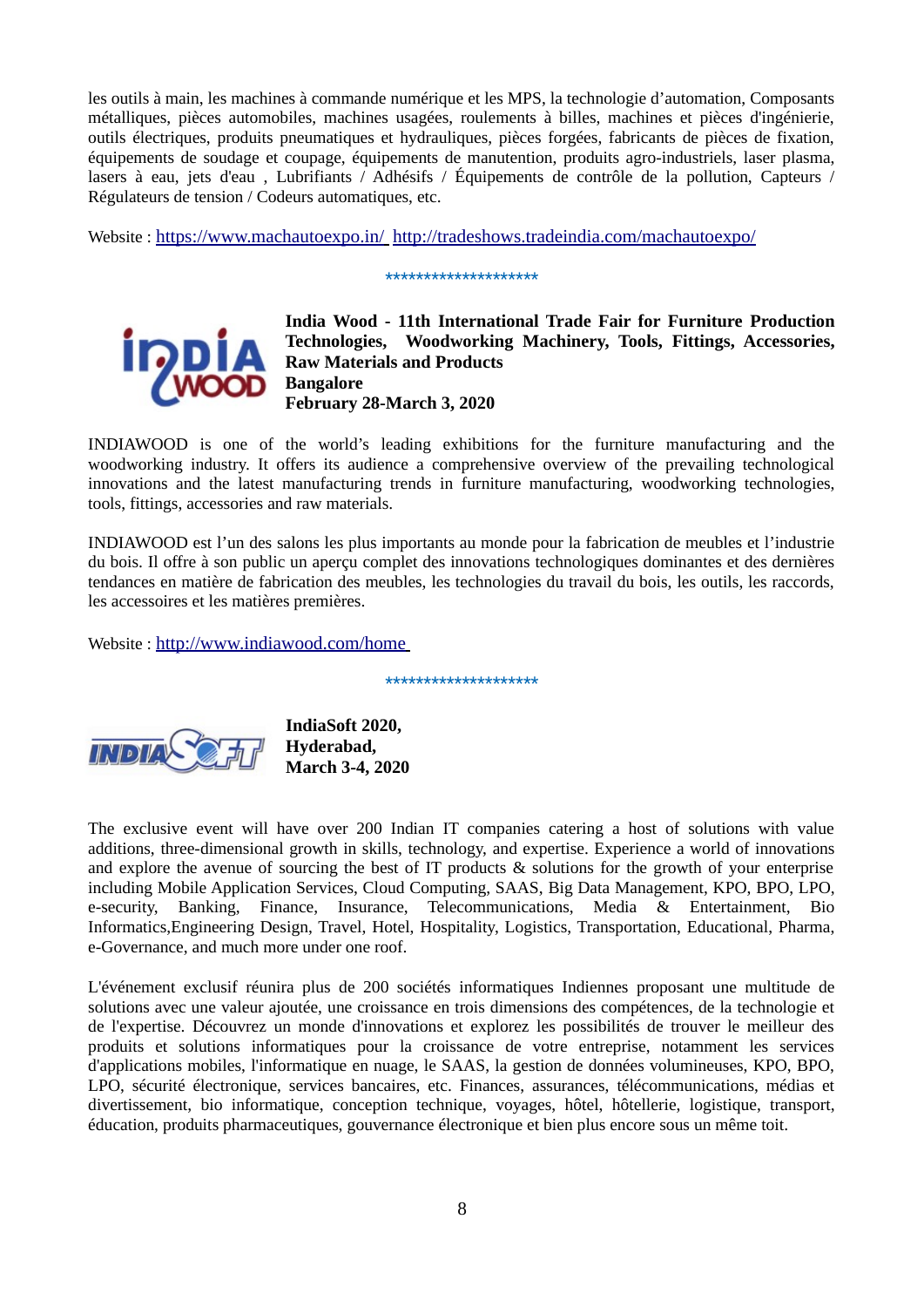Contact : Mr. D.K. Sareen, Executive Director, Tel : +91- 11-4748 0000 Email : [indiasoft@escindia.com](mailto:indiasoft@escindia.com) , Website : [www.indiasoft.org](http://www.indiasoft.org/)

\*\*\*\*\*\*\*\*\*\*\*\*\*\*\*\*\*\*\*\*



AAHAR - International Food & Hospitality Fair is a flagship fair focusing on improving food standards in India. This event showcases products like Fresh Produce & Dairy Products, Confectionery, Chocolate, Desserts, Bakery Products & Ingredients, Organic & Health Products, Frozen, Canned & Processed Products, Meat, Poultry & Sea Foods, Cheese, Snacks & Convenience Food, Food Ingredients, Additives and Preservatives Coffee & Tea, Syrups, Juices & Energy Drinks in the Food and Beverages industry.

AAHAR - Le Salon International de l'Alimentation et de l'Hospitalité est un salon qui présentera des produits tels que des produits frais et des produits laitiers, des confiseries, du chocolat, des desserts, des produits et ingrédients de boulangerie, des produits bio et des produits de santé, des produits surgelés, des produits en conserve et transformés. , viande, volaille et fruits de mer, fromage, snacks et plats cuisinés, ingrédients alimentaires, additifs et agents de conservation Café et thé, sirops, jus de fruits et boissons énergisantes dans le secteur des aliments et boissons.

Contact: Mrs. Hema Maity General Manager Tel.: 91-11-23371819 E-mail: hemamaity @itpo.gov.in, Website:<http://indiatradefair.com/aahardelhi/>

\*\*\*\*\*\*\*\*\*\*\*\*\*\*\*\*\*\*\*\*



 **Panacea 2020 - 9th Natural Products Expo India March 5-7, 2020**

Panacea - 9th Natural Products Expo India, the region's only biggest business opportunity for All Natural Ingredients & Products is scheduled to be held from 5-7 March, 2020 at World Trade Centre, Mumbai, India. It will focus on food & beverage, raw materials & ingredients, personal care, processing equipment/packaging, natural medicinal products.

Panacea - La 9ème édition de Natural Products Expo India, la seule plus grande opportunité commerciale de la région pour tous les ingrédients et produits naturels, se tiendra du 5 au 7 mars 2020 au World Trade Center, à Mumbai, en Inde. Il se concentrera sur les aliments et les boissons, les matières premières et les ingrédients, les soins personnels, les équipements de transformation / conditionnement et les médicaments naturels.

Contact: Tel :  $+91-22-28410164$  /  $42663310$ , Email: seishidocommunications @gmail.com /  [panaceanaturalexpoindia@gmail.com](mailto:panaceanaturalexpoindia@gmail.com) , Website: [http://www.naturalproductsexpoindia.com](http://www.naturalproductsexpoindia.com/)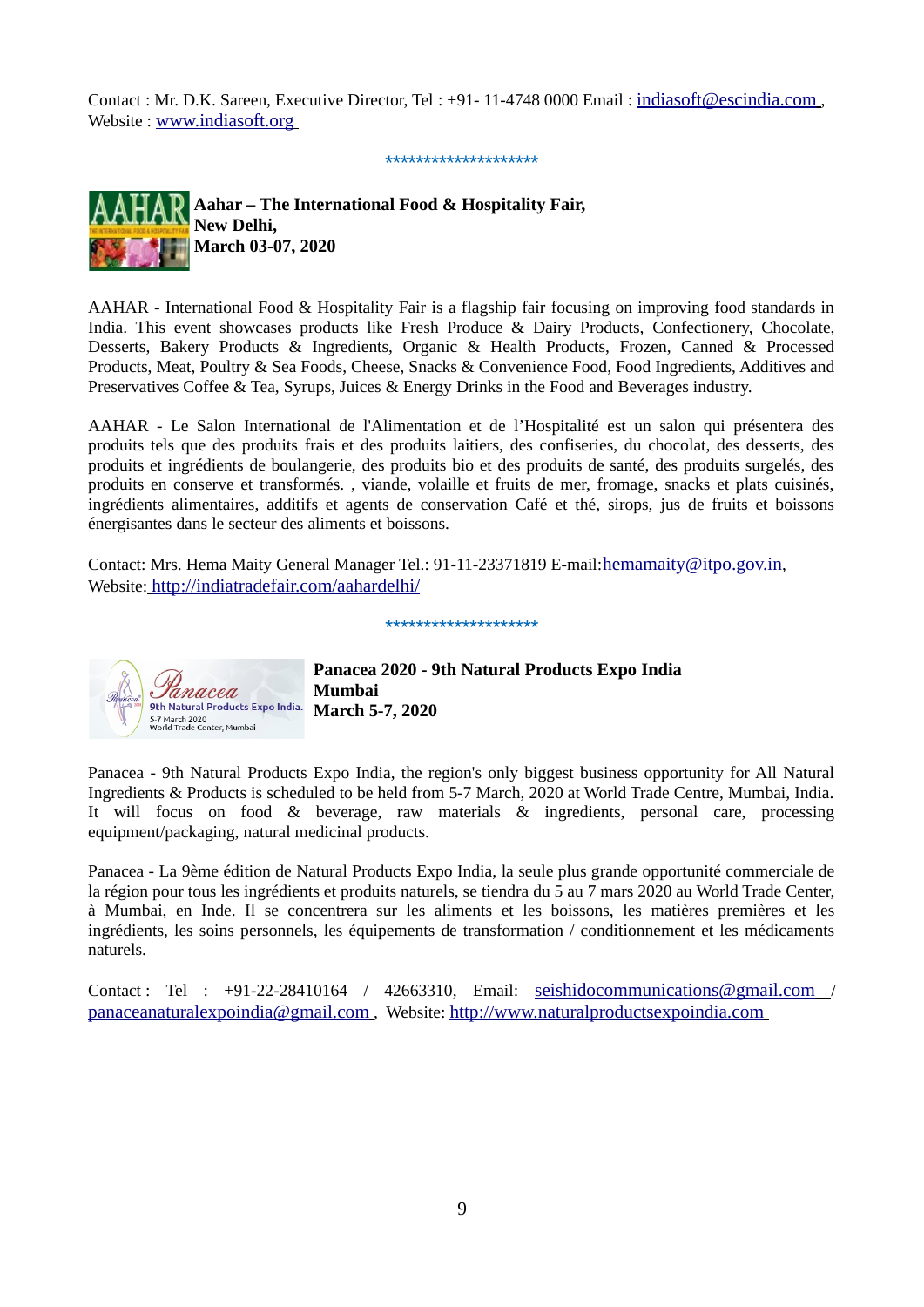

 **MEDICAL FAIR INDIA 2020 Mumbai March 5-7, 2020**

MEDICAL FAIR INDIA is India's leading Trade Fair for the medical and healthcare industry. For the last 25 years, Medical Fair India has been successfully addressing the various needs of Hospitals, Health Centres & Clinics.

MEDICAL FAIR INDIA est le plus important salon Indien du secteur médical et de la santé. Au cours des 25 dernières années, Medical Fair India a répondu avec succès aux divers besoins des hôpitaux, des centres de santé et des cliniques.

Website: <https://www.medicalfair-india.com/>

\*\*\*\*\*\*\*\*\*\*\*\*\*\*\*\*\*\*\*\*\*



**India Medical Device 2020 Gandhinagar, Gujarat March 5-7, 2020**

India's leading Medical Device Conference will focus on Medical Electronics, Hospital Equipment & Supplies, Laboratory Chemical & Gases, Laboratory Equipments, Medical Instrument, Medical Clothing, Patient Aids, Waste Management Plants And Equipments, Hospital Furniture.

La Conférence de premier plan sur les dispositifs médicaux en Inde se concentrera sur l'électronique médicale, les équipements et fournitures d'hôpitaux, les produits chimiques et les gaz de laboratoire, les équipements de laboratoire, les instruments médicaux, les vêtements médicaux, les aides au patient, les installations et équipements de gestion des déchets, le mobilier hospitalier.

\*\*\*\*\*\*\*\*\*\*\*\*\*\*\*\*\*\*\*\*

Contact : Mob: +91 9819501719, Email: [narendra.naik@ficci.com](mailto:narendra.naik@ficci.com) , Website: <http://www.indiamediexpo.in/>

**India Pharma 2020 Gandhinagar, Gujarat March 5-7, 2020**

The 5th International Exhibition & Conference on Pharmaceutical Industry will focus on finished formulations, APIs, Bio-pharmaceuticals, fine chemicals and intermediates, natural extracts, excipients and many more, latest pharmaceutical machinery, plants, laboratory equipment, analytical Instrument and cleanroom equipment.

La 5ème Exposition et Conférence Internationale sur l'industrie pharmaceutique se concentrera sur les formulations finies, les API, les bio pharmaceutiques, les produits chimiques fins et intermédiaires, les extraits naturels, les excipients et bien d'autres, les dernières machines pharmaceutiques, les installations, les équipements de laboratoire, les instruments d'analyse et les salles blanches.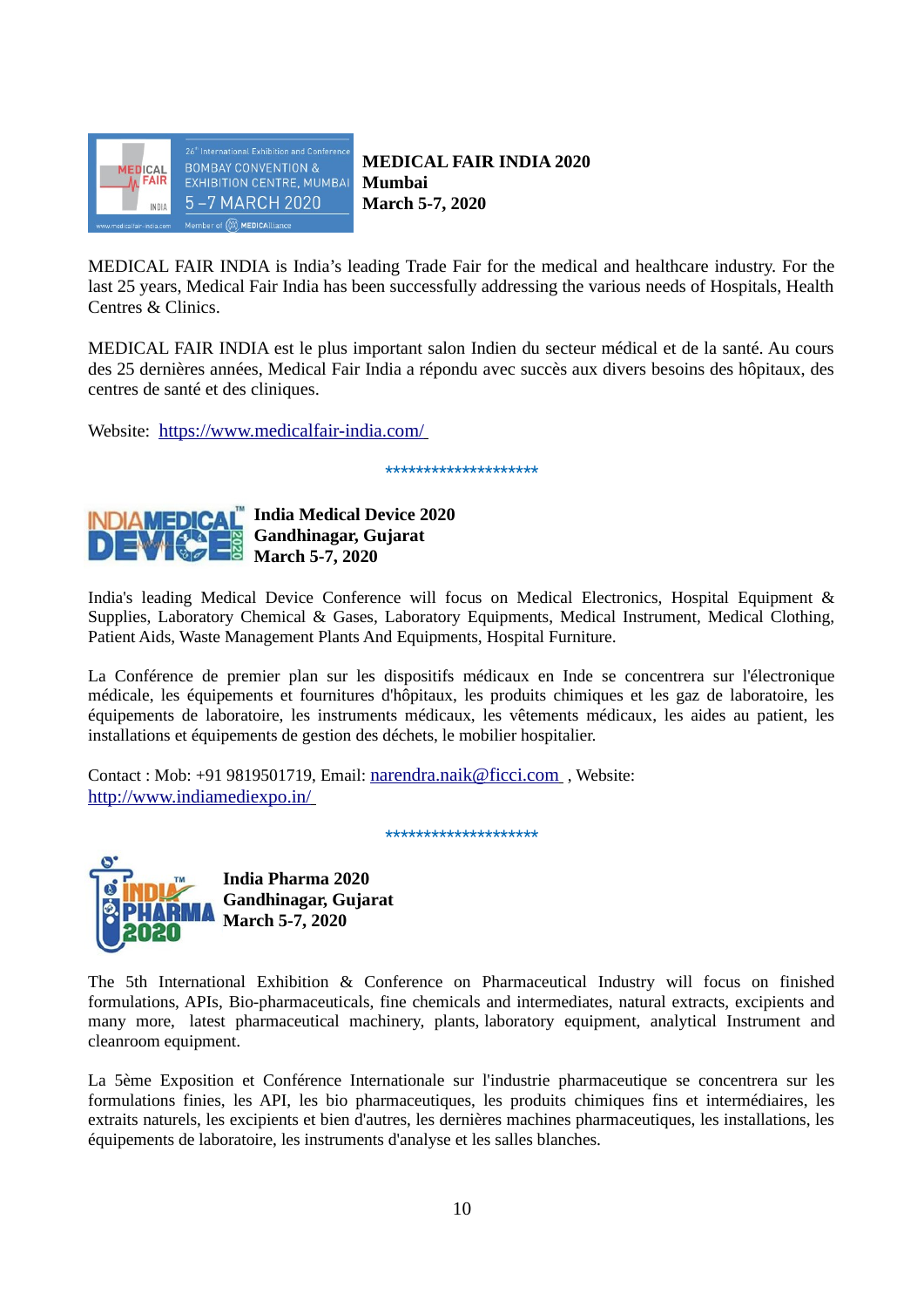Contact : Mr.Ravi Verma, Senior Assistant Director, Mob: +9 9873522631, Email: [ravi.verma@ficci.com](mailto:ravi.verma@ficci.com) , Website: <http://www.indiapharmaexpo.in/>

\*\*\*\*\*\*\*\*\*\*\*\*\*\*\*\*\*\*\*\*



Secutech India is the country's most premier security and fire safety product exhibition, which will focus on the following products : Surveillance camera, Access control, Intrusion alarm, Physical security and perimeter, Police equipment, Transmission, Management platform, Building automation / home automation, Security guard services, Personal safety, Active fire safety, Passive fire safety, Disaster prevention & rescue equipment, Industrial safety & environmental sanitation, fire extinguishers.

Secutech India est le Salon le plus important du pays en matière de sécurité et de protection incendie. Il se concentrera sur les produits suivants: caméra de surveillance, contrôle d'accès, alarme anti-intrusion, sécurité physique et périmètre, équipement de police, transmission, plate-forme de gestion, services de sécurité, sécurité personnelle, sécurité incendie active, sécurité incendie passive, prévention des catastrophes & équipements de secours, sécurité industrielle et assainissement de l'environnement, extincteurs. Contact : Tel: +91 22 4286 3869, E-mail: [info@secutechexpo.com](mailto:info@secutechexpo.com) , Website: <http://secutechexpo.com/>

\*\*\*\*\*\*\*\*\*\*\*\*\*\*\*\*\*\*\*\*

## 6<sup>th</sup> Smart Cities India 2020 Expo

 **6th Smart Cities India 2020 Pragati Maidan, New Delhi May 20-22, 2020** 

6th Smart Cities India 2020 expo will feature key verticals that make up the smart city framework of Smart Cities including Buildings, Solar, Transport, Water and sanitation, Environment/pollution, Urban planning, Smart IT and communications, Safety and security, Smart transport, Clean energy. The expo will provide a platform that enables deeper communication and a more practical approach to resolving societal problems and offers business opportunities for organisations working towards making smart cities a reality.

La 6ème édition du salon Smart Cities India 2020 mettra en vedette les principales composantes verticales du cadre de la ville intelligente : bâtiments, énergie solaire, transports, eau et assainissement, environnement / pollution, urbanisme, technologie de l'information et communications, sécurité, transport intelligent, Énergie propre. L'exposition fournira une plate-forme qui permettra une communication plus approfondie et une approche plus pratique de la résolution des problèmes de société, ainsi que des opportunités d'affaires pour les organisations travaillant à la réalisation des villes intelligentes.

Contact : Mr. Arun Singh, Tel : +91-11-4279 5033, Mob. +91 7827 855 273, E-mail: [aruns@eigroup.in](mailto:aruns@eigroup.in) Website :<https://www.smartcitiesindia.com/>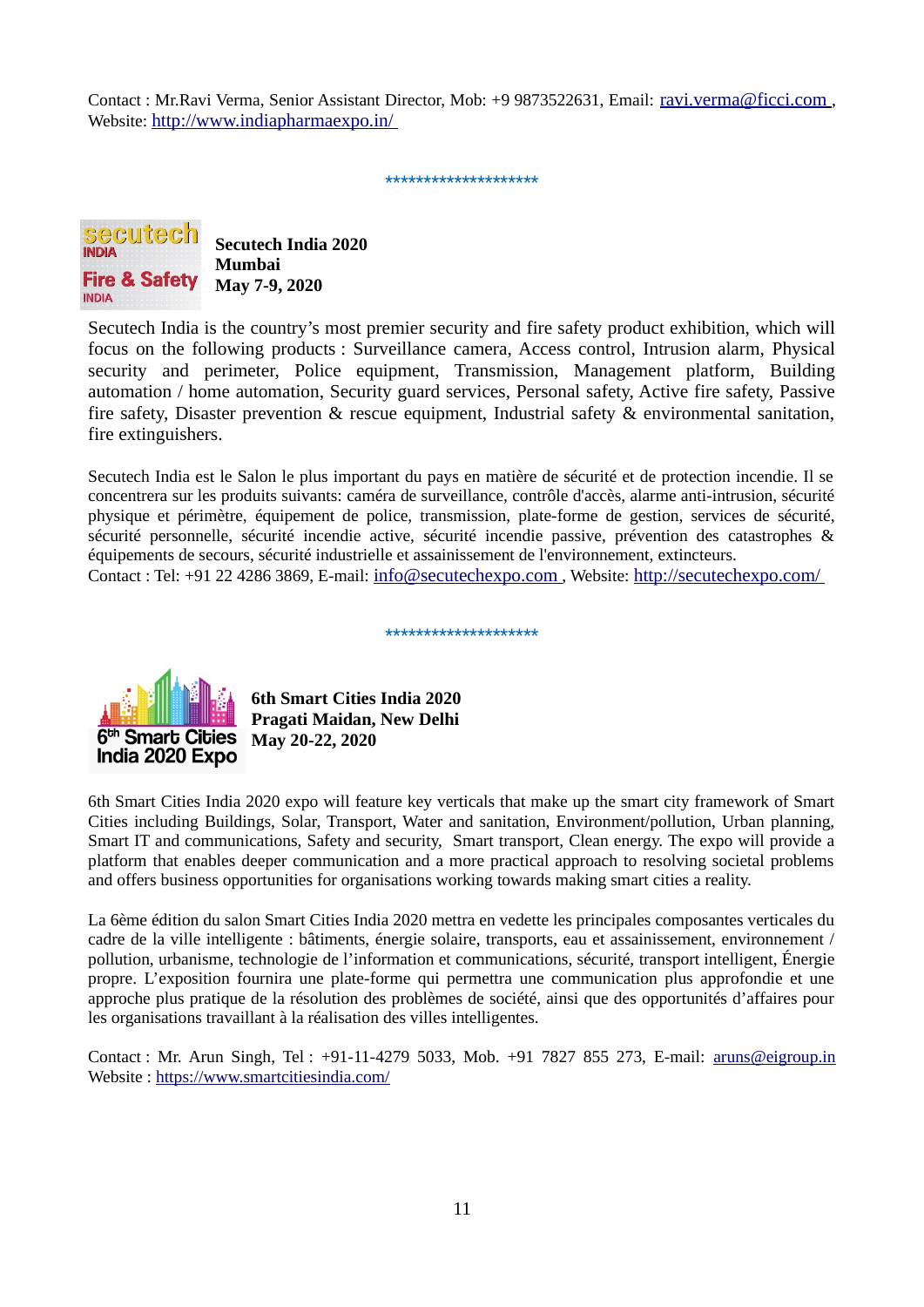

Solar India expo provides a platform to showcase ground mounter and rooftop solar, storage, smart grids, solar products and solutions.

Solar India expo fournira une plate-forme pour présenter les systèmes solaires montés au sol et sur les toits, les systèmes de stockage, les réseaux intelligents, les produits et solutions solaires.

Contact: Mr. Tanay Sachdeva, Tel: +91-11-4279 5042, Mob. +91 98992 15125, E-mail: [tanays@eigroup.in,](mailto:tanays@eigroup.in) Website:<http://www.solarindiaexpo.com/>

\*\*\*\*\*\*\*\*\*\*\*\*\*\*\*\*\*\*\*\*



Globe-Tech

**ENGINEE** 

**Water India 2020 Pragati Maidan, New Delhi May 20-22, 2020** 

Water India 2020 expo is an important platform created to show case products, services and solutions available in the water industry worldwide. The event will provide comprehensive insight into the water industry–best practices, latest technologies, alternative solutions, emerging opportunity and business prospective.

Water India 2020 expo is an important platform created to present the products, services and solutions available in the water industry around the world. The event will provide a comprehensive overview of the water industry - best practices, latest technologies, alternative solutions, emerging opportunities and business opportunities.

Contact : Mr. Ashish Ramchandani, Tel :+91-11-4279 5186, Mob. +91 99902 33634, E-mail: [ashishr@eigroup.in,](mailto:ashishr@eigroup.in) Website:<http://www.waterindia.com/>

\*\*\*\*\*\*\*\*\*\*\*\*\*\*\*\*\*\*\*\*

**Globe-Tech Engineering Expo 2020 - Pune (India) Pune May 29-31, 2020**

Globe-Tech Engineering Expo is India's one of the largest SME gathering on Engineering & Manufacturing products & services. Products Engineering Machinery, Machine Tools, automation & robotics, Instrumentation & control, CNC Machines & SPM's, material handling, hydraulic & pneumatic .

Globe-Tech Engineering Expo est l'un des plus grands rassemblements de PME sur les produits et services d'ingénierie et de fabrication. Produits machines de construction, machines-outils, automatisation et robotique, instrumentation et contrôle, machines CNC et SPM, manutention, hydraulique et pneumatique.

Contact: Tel :+91 7276582429, Email: [info@enggexpo.in](mailto:info@enggexpo.in) , Website: <https://enggexpo.in/>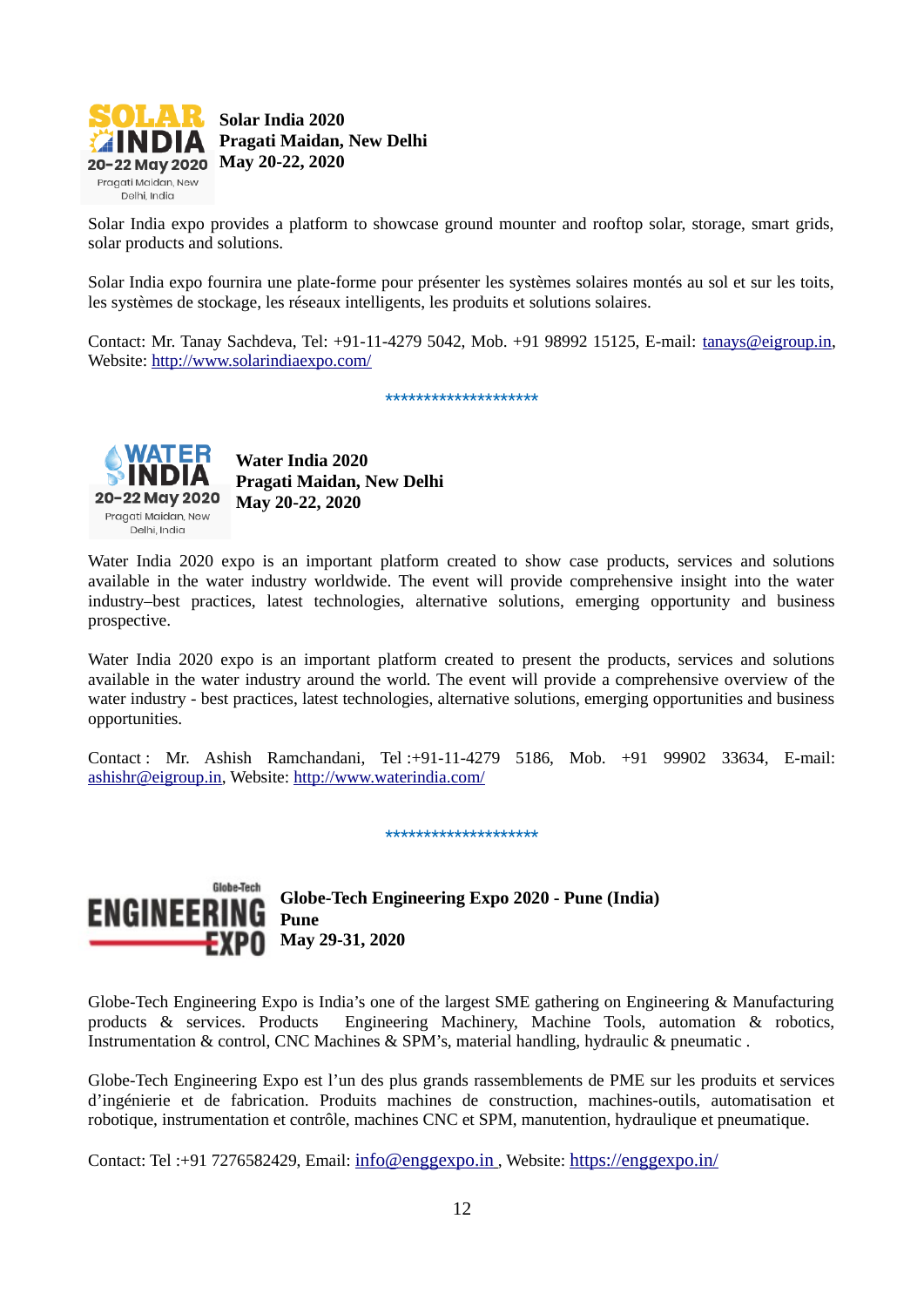

**India Warehousing Show Cold Chain Show, India Material Handling and Logistics Show 2020 New Delhi June 18-20, 2020** 

India Warehousing Show is more than India's leading exhibition on logistics and supply chain: it is the heartbeat of the industry. Bringing the future at your doorsteps, the show brings the industry in its full dimension, gathering all facets of logistics, warehouse infrastructure, material handling, storage, automation and supply chain. The show act as marketplace and driver of innovation and success together creating an ideal platform, positioning your company to the forefront of success.

India Warehousing Show est plus que le salon Indien de la logistique et de la chaîne d'approvisionnement: c'est le cœur de l'industrie. Apportant l'avenir à votre porte, le salon apporte à l'industrie toute sa dimension, englobant tous les aspects de la logistique, de l'infrastructure d'entrepôt, de la manutention, du stockage, de l'automatisation et de la chaîne d'approvisionnement, et la chaîne d'approvisionnement. Le salon est à la fois un marché, un moteur d'innovation et de réussite, créant une plate-forme idéale et positionnant votre entreprise au sommet de sa réussite.

Contact : Tel : +91 99996 86007, Email : [janish.jafri@reedmanch.com](mailto:janish.jafri@reedmanch.com), Website : <https://www.indiawarehousingshow.com/en-gb.html>

\*\*\*\*\*\*\*\*\*\*\*\*\*\*\*\*\*\*\*



The 9th edition of Indian Pharma Expo arrives in 2020 as an ideal platform for Pharmaceutical and allied companies to witness the latest advancements in various domains such as manufacturing, packaging, supply chain management and many more. IPE 2020 is one of the most sought-after forums for eminent stakeholders in Pharmaceutical Industry to generate newer business opportunities.

La 9e édition d'Indian Pharma Expo arrive en 2020 en tant que plate-forme idéale pour permettre aux sociétés pharmaceutiques et alliées de se familiariser avec les dernières avancées dans divers domaines tels que la fabrication, l'emballage, la gestion de la chaîne d'approvisionnement et bien d'autres. IPE 2020 est l'un des forums les plus convoités par d'éminents acteurs de l'industrie pharmaceutique afin de générer de nouvelles opportunités commerciales.

Contact : Ms. Aparna Mayekar, Tel : +91-22-66122612/627, Mobile: +91-9930937020, Email: [ipe@cims.co.in,](mailto:ipe@cims.co.in) Website :<https://www.indianpharmaexpo.com/index.html>

\*\*\*\*\*\*\*\*\*\*\*\*\*\*\*\*\*\*\*\*



**PackPlus 2020 Pragati Maidan, New Delhi August 6-9, 2020** 

PackPlus is India's biggest exhibition on Packaging, Converting and Supply Chain industries. PackPlus has emerged as the most trusted and longest running event for the packaging and converting industry in India.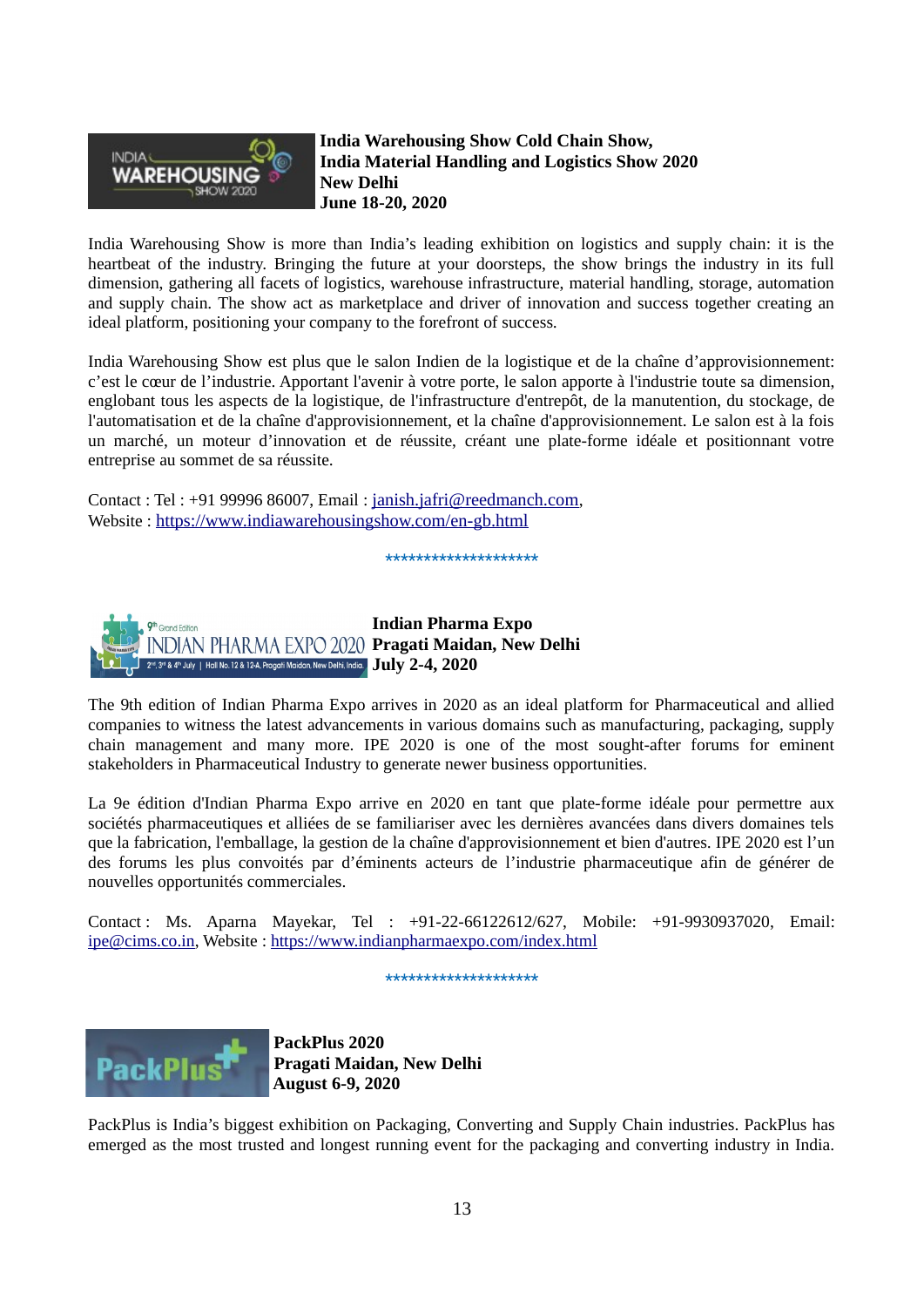The exhibition showcases new-to-market products, solutions and technologies from India and overseas representing segments such as packaging, converting, processing and supply chain among others..

PackPlus est la plus grande exposition d'Inde sur les industries de l'emballage, de la transformation et de la chaîne d'approvisionnement. PackPlus est devenu l'événement le plus fiable et le plus ancien du secteur de l'emballage et de la transformation en Inde. L'exposition présente des produits, solutions et technologies nouveaux sur le marché, en provenance d'Inde et d'outre-mer, représentant des segments tels que l'emballage, la transformation, la transformation et la chaîne d'approvisionnement.

Website:<https://www.packplus.in/en-gb.html>

\*\*\*\*\*\*\*\*\*\*\*\*\*\*\*\*\*\*



 **Hand Tools and Fastners Expo 2020 and Mineral, Metal Metallurgy and Materials New Delhi August 27-29, 2020**

In its 17th Edition, the Indian subcontinent's largest expo for sourcing quality Hand Tools, Power Tools & Fasteners.

With a new 'Tools for industry' theme, the event will focus on the need for quality, special and high-end Hand Tools, Power Tools, Fasteners and Specialty Tools by Industry sectors, such as, Aviation, Construction & Infrastructure, Woodworking & Furniture, Gardening & Horticulture, Automobile & Auto Service, Heavy Engineering.

Dans sa 17e édition, le plus grand salon du sous-continent indien pour la recherche d'outils de qualité, d'outils électriques et de fixations.

Avec un nouveau thème «Outils pour l'industrie», l'événement mettra l'accent sur le besoin d'outils à main, d'outils électriques, de fixations et d'outils spéciaux, de qualité et haut de gamme, par secteurs d'activité, tels que: Aviation, construction et infrastructure, Menuiserie & Meubles, Jardinage et Horticulture, Automobile & Auto Service, Ingénierie lourde.

Contact: Tel: +91 22 6681 4900, Email : [info@abec.asia,](mailto:info@abec.asia) Website : [http://www.ite-exhibitions.com/events/handtools-fasteners-expo,](http://www.ite-exhibitions.com/events/handtools-fasteners-expo) [www.abec.asia](http://www.abec.asia/)

\*\*\*\*\*\*\*\*\*\*\*\*\*\*\*\*\*\*



**Intersolar India 2020 Bangalore November 27-29, 2020**

Intersolar India in Bangalore is India's most pioneering exhibition and conference for India's solar industry. It takes place annually at the Bangalore International Exhibition Centre and has a focus on the areas of photovoltaics, PV production and solar thermal technologies, energy storage, solar thermal technologies etc.

Intersolar India à Bangalore est le Salon et la Conférence les plus novateurs de l'industrie solaire Indienne. Il a lieu chaque année au Centre des Expositions International de Bangalore et se concentrera sur les domaines de la photovoltaïque, des technologies thermiques solaires, du stockage de l'énergie, des technologies thermiques solaires, etc.

Contact : Tel: +91 22 4255-4707, Fax: +91 22 4255-4719, Website: <https://www.thesmartere.in/>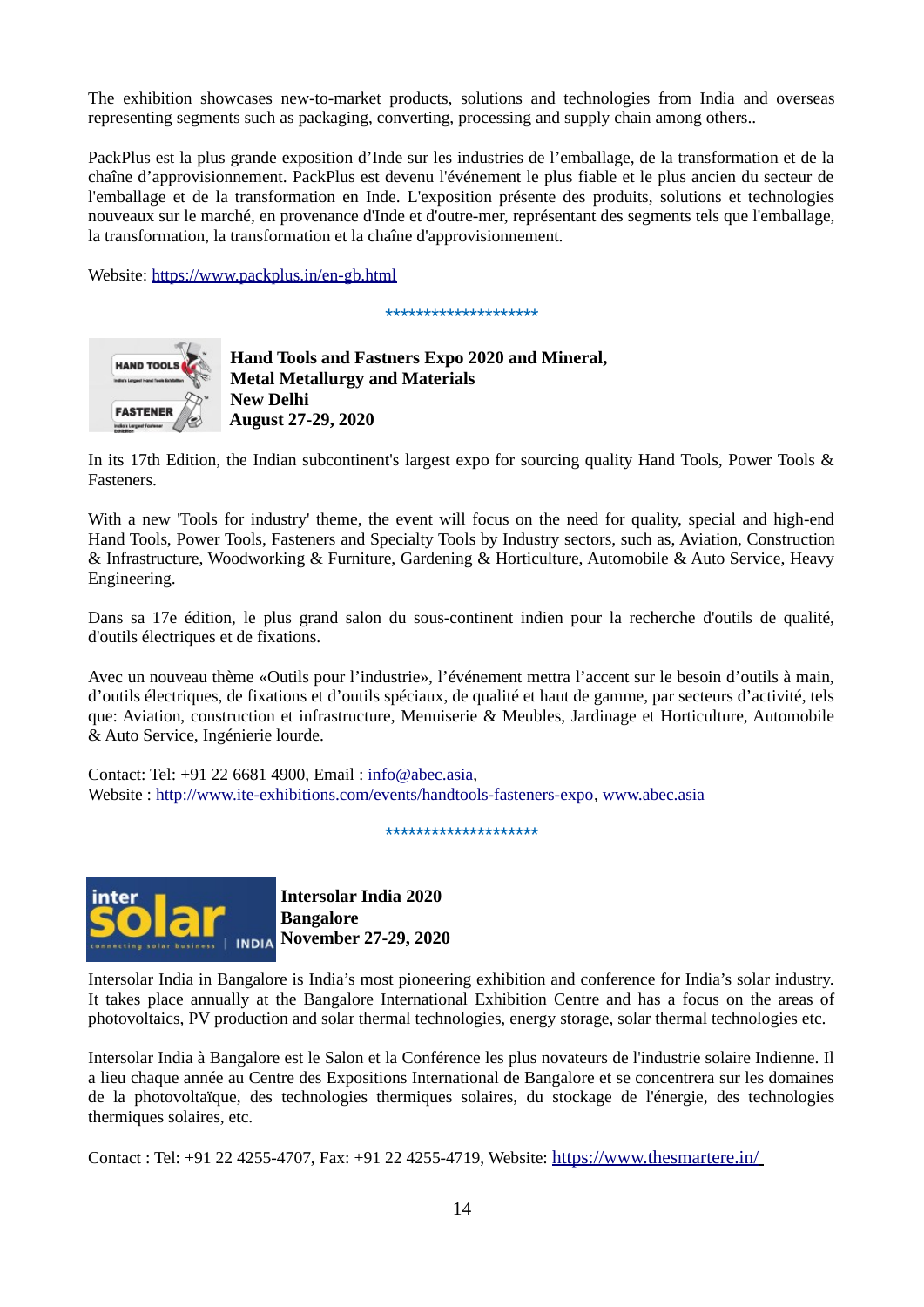

**Paperex South India - 6th International Exhibition & Conference on Pulp, Paper & Allied Industries Chennai(Madras) November 26-28, 2020**

The 6th Edition of Paperex South India , which is scheduled to be held at Chennai during 26th - 28th November, 2020, will focus on special paper, printing paper, pulp, raw materials, paper, coated paper, cardboard, storage, paper machinery, printing ink, graphic chemical industry, coating, finishing, chemical products, environmental protection equipment, maintenance, process control, quality control, and packaging.

La 6ème édition de Paperex South India, qui se tiendra à Chennai du 26 au 28 novembre 2020, exposera le papier spécial, le papier d'impression, la pâte, les matières premières, le papier couché, le carton, le stockage, les machines à papier, encre d'imprimerie, industrie chimique graphique, revêtement, finition, produits chimiques, équipement de protection de l'environnement, maintenance, contrôle de processus, contrôle de qualité et emballage.

Contact : International Trade and Exhibitions India Pvt. Ltd., Tel:- 91-11- 66295700, Email:- [info@itei.in](mailto:info@itei.in) ,  [www.itei.in](http://www.itei.in/) , Website : [www.ite-exhibitions.com](http://www.ite-exhibitions.com/)

\*\*\*\*\*\*\*\*\*\*\*\*\*\*\*\*\*\*\*



The RMTS 2020 shall be a one-stop destination to address the manufacturing and machine tools requirements of various industry sectors not only in Gujarat but the nation as a whole. The show shall unwell the latest manufacturing technologies and machine tools solutions which would enable large industries and other small and medium enterprises (SMEs) to leverage and enhance their manufacturing capabilities. The expo will cover the entire gamut of machine tools, ancillary industries and other technologies essential for tomorrow manufacturing. Further more, RMTS 2020 shall prove to be the ultimate facilitator for b2b cooperation between manufacturers and customer of all hues connected to machine tools industry

Le RMTS 2020 sera une destination unique pour traiter les outils de fabrication et les machines-outils de diverses industries du Gujarat, mais de la nation tout entière. La société serait en mesure d'offrir une large gamme de technologies et de solutions permettant aux grandes industries et aux autres petites et moyennes entreprises (PME) d'exploiter et d'améliorer leurs capacités de fabrication. L'exposition couvrira toute la gamme des machines-outils, des industries auxiliaires et d'autres technologies essentielles à la fabrication de demain. En outre, RMTS 2020 sera le facilitateur ultime pour la coopération B2B entre les fabricants et les clients.

Contact : Tel : +91-9909041613 / +91-9909041618, Email: [info@kdclglobal.com,](mailto:info@kdclglobal.com) Website : <https://kdclglobal.com/site1/>